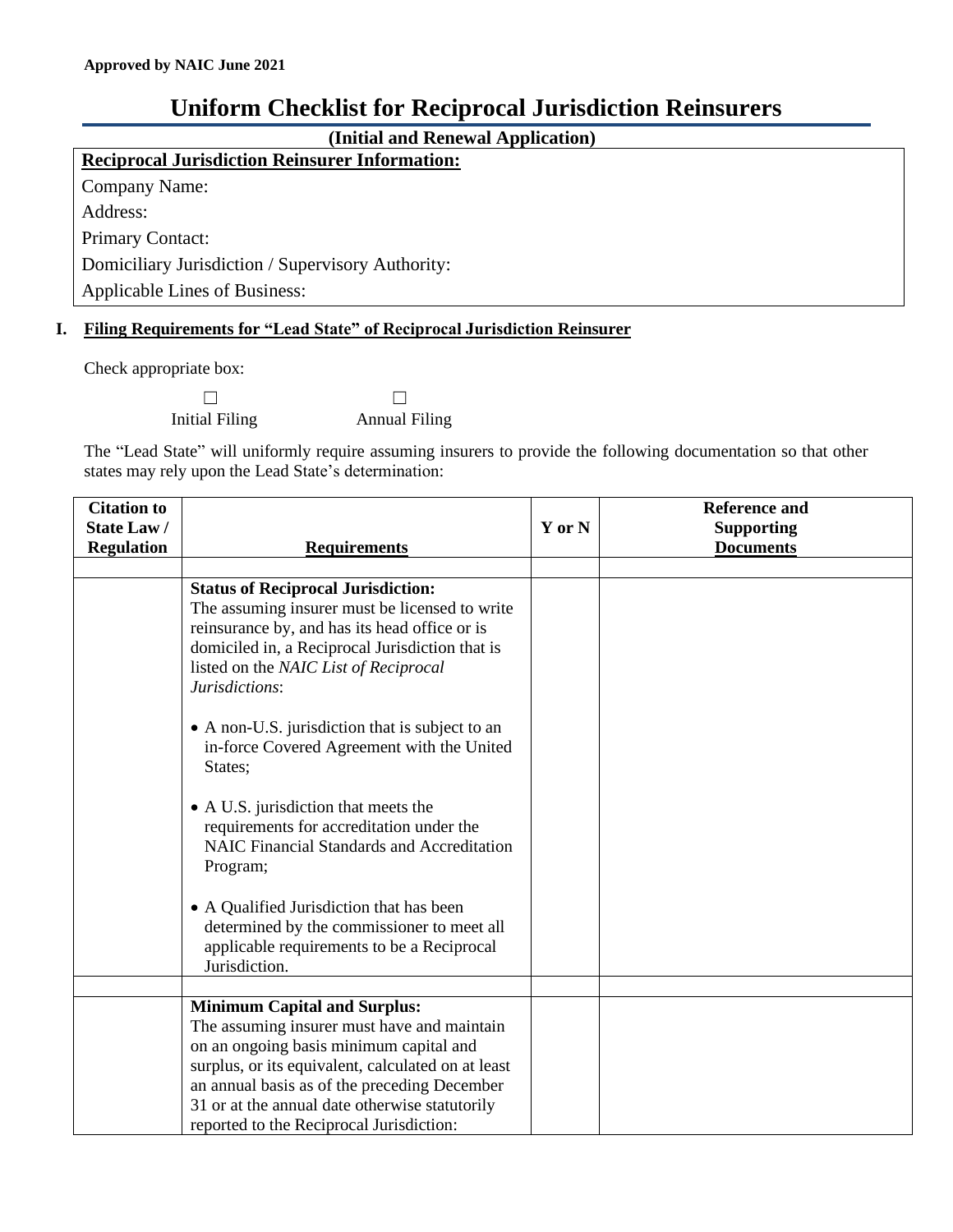#### **Uniform Checklist for Reciprocal Jurisdiction Reinsurers Approved by the Reinsurance (E) Task for on June 9, 2020**

| <b>Citation to</b><br>State Law/ |                                                                                                                                                                                                                                                                                                                                                                                                                                                                                                                                                                                                                                                                                                                                                                                                                                                                                                                                                                                  | Y or N | <b>Reference and</b><br><b>Supporting</b> |
|----------------------------------|----------------------------------------------------------------------------------------------------------------------------------------------------------------------------------------------------------------------------------------------------------------------------------------------------------------------------------------------------------------------------------------------------------------------------------------------------------------------------------------------------------------------------------------------------------------------------------------------------------------------------------------------------------------------------------------------------------------------------------------------------------------------------------------------------------------------------------------------------------------------------------------------------------------------------------------------------------------------------------|--------|-------------------------------------------|
| <b>Regulation</b>                | <b>Requirements</b>                                                                                                                                                                                                                                                                                                                                                                                                                                                                                                                                                                                                                                                                                                                                                                                                                                                                                                                                                              |        | <b>Documents</b>                          |
|                                  | No less than \$250,000,000 (USD); or<br>$\bullet$<br>If the assuming insurer is an association,<br>$\bullet$<br>including incorporated and individual<br>unincorporated underwriters:<br>Minimum capital and surplus<br>п<br>equivalents (net of liabilities) or own<br>funds of the equivalent of at least<br>\$250,000,000 (USD); and<br>A central fund containing a balance of<br>the equivalent of at least \$250,000,000<br>(USD).<br>The assuming insurer's supervisory authority<br>must confirm to the commissioner on an<br>annual basis according to the methodology of<br>its domiciliary jurisdiction that the assuming<br>insurer complies with this requirement.                                                                                                                                                                                                                                                                                                   |        |                                           |
|                                  |                                                                                                                                                                                                                                                                                                                                                                                                                                                                                                                                                                                                                                                                                                                                                                                                                                                                                                                                                                                  |        |                                           |
|                                  | <b>Minimum Solvency or Capital Ratio:</b><br>The assuming insurer must have and maintain<br>on an ongoing basis a minimum solvency or<br>capital ratio.<br>The ratio specified in the applicable in-force<br>Covered Agreement where the assuming<br>insurer has its head office or is domiciled;<br><b>or</b><br>If the assuming insurer is domiciled in an<br>$\bullet$<br>accredited state, a risk-based capital (RBC)<br>ratio of three hundred percent (300%) of the<br>authorized control level, calculated in<br>accordance with the formula developed by<br>the NAIC; or<br>If the assuming insurer is domiciled in a<br>Reciprocal Jurisdiction that is a Qualified<br>Jurisdiction, such solvency or capital ratio as<br>the commissioner determines to be an effective<br>measure of solvency.<br>The assuming insurer's supervisory authority<br>must confirm to the commissioner on an<br>annual basis that the assuming insurer<br>complies with this requirement. |        |                                           |

© 2020 National Association of Insurance Commissioners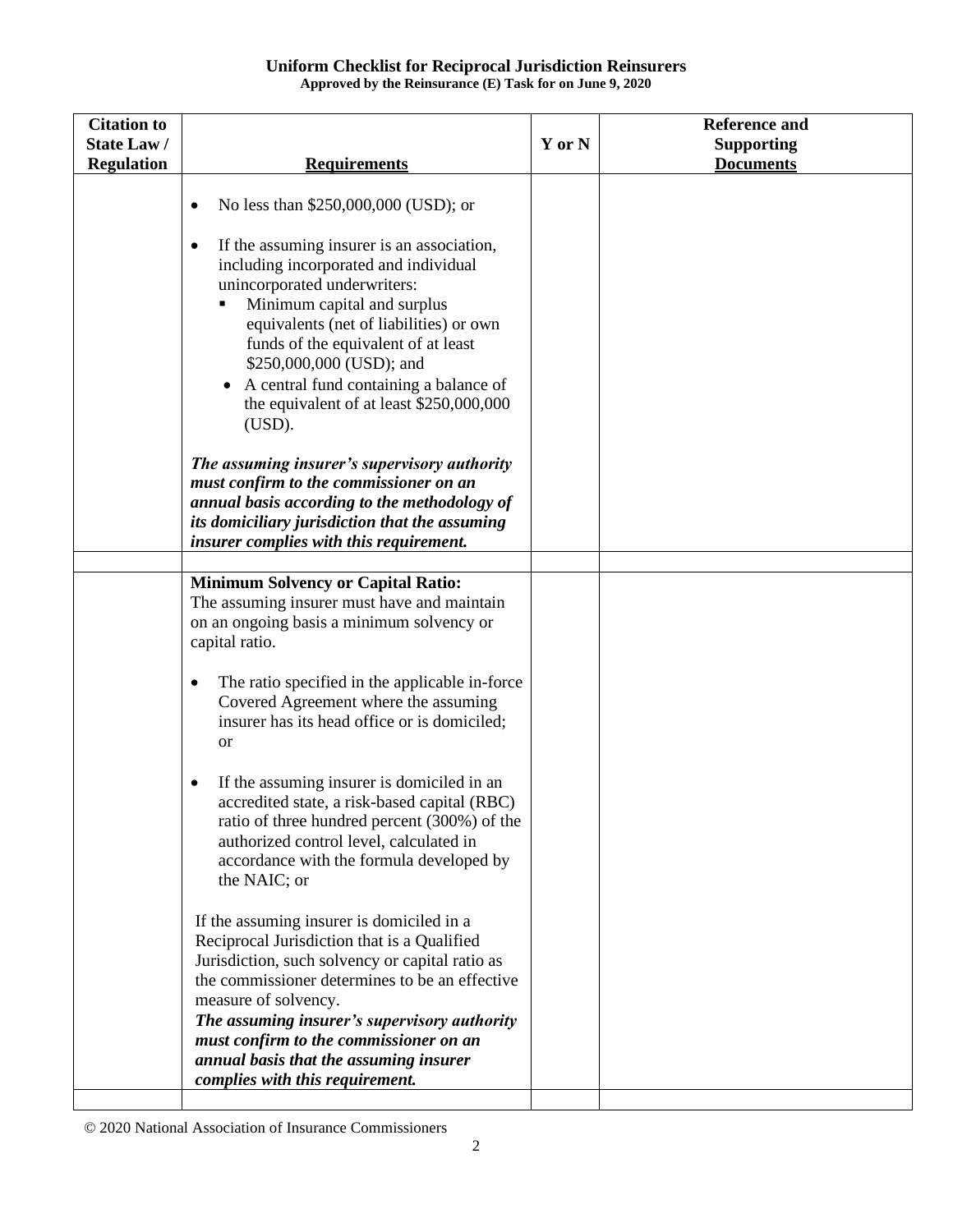#### **Uniform Checklist for Reciprocal Jurisdiction Reinsurers Approved by the Reinsurance (E) Task for on June 9, 2020**

| <b>Citation to</b> |                                                          |        | <b>Reference and</b> |
|--------------------|----------------------------------------------------------|--------|----------------------|
| State Law/         |                                                          | Y or N | <b>Supporting</b>    |
| <b>Regulation</b>  | <b>Requirements</b>                                      |        | <b>Documents</b>     |
|                    | Form RJ-1:                                               |        |                      |
|                    |                                                          |        |                      |
|                    | The assuming insurer must agree to and provide           |        |                      |
|                    | a signed Form RJ-1, which must be properly               |        |                      |
|                    | executed by an officer of the assuming insurer.          |        |                      |
|                    | [https://aldoi.gov/PDF/Companies/Form%20RJ-              |        |                      |
|                    | 1.pdf                                                    |        |                      |
|                    |                                                          |        |                      |
|                    | <b>Financial/Regulatory Filings:</b>                     |        |                      |
|                    | The assuming insurer's annual audited<br>$\bullet$       |        |                      |
|                    | financial statements, in accordance with the             |        |                      |
|                    | applicable law of the jurisdiction of its                |        |                      |
|                    | head office or domiciliary jurisdiction, as              |        |                      |
|                    | applicable, including the external audit                 |        |                      |
|                    | report;                                                  |        |                      |
|                    | The solvency and financial condition report<br>٠         |        |                      |
|                    | or actuarial opinion, if filed with the                  |        |                      |
|                    | assuming insurer's supervisor;                           |        |                      |
|                    |                                                          |        |                      |
|                    | An updated list of all disputed and overdue<br>$\bullet$ |        |                      |
|                    | reinsurance claims outstanding for 90 days               |        |                      |
|                    | or more, regarding reinsurance assumed                   |        |                      |
|                    | from ceding insurers domiciled in the                    |        |                      |
|                    | United States; and                                       |        |                      |
|                    |                                                          |        |                      |
|                    | Information regarding the assuming<br>$\bullet$          |        |                      |
|                    | insurer's assumed reinsurance by ceding                  |        |                      |
|                    | insurer, ceded reinsurance by the assuming               |        |                      |
|                    | insurer, and reinsurance recoverable on                  |        |                      |
|                    | paid and unpaid losses by the assuming                   |        |                      |
|                    | insurer. This is for purposes of evaluating              |        |                      |
|                    | <b>Prompt Payment of Claims.</b>                         |        |                      |
|                    |                                                          |        |                      |
|                    | <b>Prompt Payment of Claims:</b>                         |        |                      |
|                    | The assuming insurer must maintain a practice            |        |                      |
|                    | of prompt payment of claims under reinsurance            |        |                      |
|                    | agreements. The lack of prompt payment will              |        |                      |
|                    | be evidenced if any of the following criteria is         |        |                      |
|                    | met:                                                     |        |                      |
|                    | More than fifteen percent $(15%)$ of the<br>٠            |        |                      |
|                    | reinsurance recoverables from the assuming               |        |                      |
|                    | insurer are overdue and in dispute as                    |        |                      |
|                    | reported to the commissioner;                            |        |                      |
|                    | More than fifteen percent $(15%)$ of the<br>$\bullet$    |        |                      |
|                    | assuming insurer's ceding insurers or                    |        |                      |
|                    | reinsurers have overdue reinsurance                      |        |                      |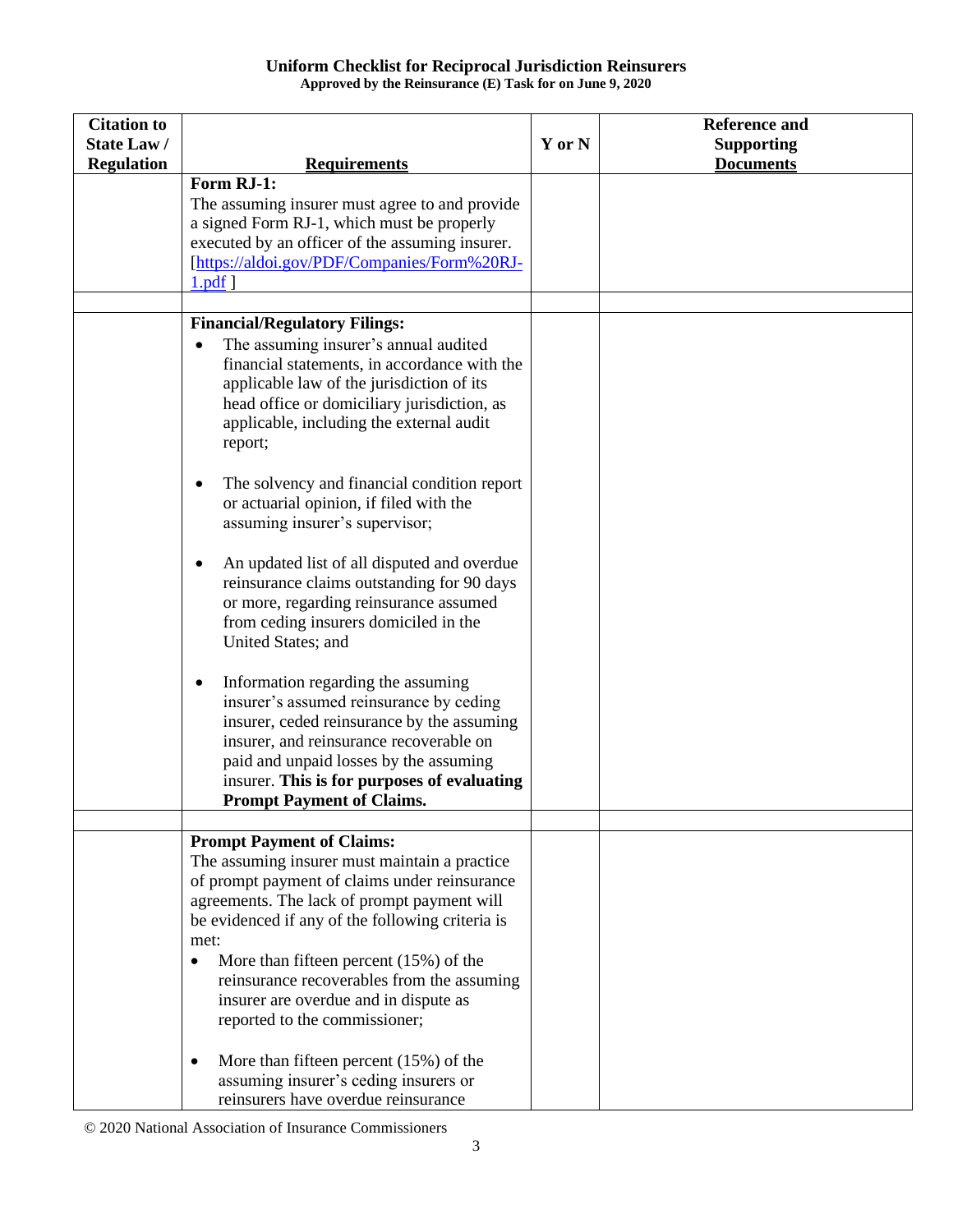#### **Uniform Checklist for Reciprocal Jurisdiction Reinsurers Approved by the Reinsurance (E) Task for on June 9, 2020**

| <b>Citation to</b><br>State Law/<br><b>Regulation</b> | <b>Requirements</b>                                                                                                                                                                                                                                                                                                                                                                                             | Y or N | Reference and<br><b>Supporting</b><br><b>Documents</b> |
|-------------------------------------------------------|-----------------------------------------------------------------------------------------------------------------------------------------------------------------------------------------------------------------------------------------------------------------------------------------------------------------------------------------------------------------------------------------------------------------|--------|--------------------------------------------------------|
|                                                       | recoverable on paid losses of 90 days or<br>more which are not in dispute and which<br>exceed for each ceding insurer \$100,000, or<br>as otherwise specified in a Covered<br>Agreement; or<br>The aggregate amount of reinsurance<br>recoverable on paid losses which are not in<br>dispute, but are overdue by 90 days or<br>more, exceeds \$50,000,000, or as otherwise<br>specified in a Covered Agreement. |        |                                                        |
|                                                       | Fee:<br>\$350 filing fee (please refer to the link on<br>the website for payment information)                                                                                                                                                                                                                                                                                                                   |        |                                                        |

## **II. Filing Requirements for "Passporting State" of Reciprocal Jurisdiction Reinsurer**

In order to facilitate multi-state recognition of assuming insurers and to encourage uniformity among the states, the NAIC has initiated a process called "passporting" under which the commissioner has the discretion to defer to another state's determination with respect to compliance with this section. Passporting is based upon individual state regulatory authority, and states are encouraged to act in a uniform manner in order to facilitate the passporting process. States are also encouraged to utilize the passporting process to reduce the amount of documentation filed with the states and reduce duplicate filings.

If an NAIC accredited jurisdiction has determined that the conditions set forth under the *Filing Requirements for Lead States* have been met, the commissioner has the discretion to defer to that jurisdiction's determination, and add such assuming insurer to the list of assuming insurers to which cessions shall be granted credit. The commissioner may accept financial documentation filed with the Lead State or with the NAIC.

The following documentation must be filed with the Passporting State:

| <b>Citation to</b><br>State Law/<br><b>Regulation</b> | <b>Requirements</b>                                                                                                                                                                                                   | Y or N | Reference and<br><b>Supporting</b><br><b>Documents</b> |
|-------------------------------------------------------|-----------------------------------------------------------------------------------------------------------------------------------------------------------------------------------------------------------------------|--------|--------------------------------------------------------|
|                                                       | Form RJ-1:<br>An assuming insurer must submit a<br>properly executed Form RJ-1 and<br>additional information as the commissioner<br>may require, except to the extent that they<br>conflict with a Covered Agreement. |        |                                                        |
|                                                       |                                                                                                                                                                                                                       |        |                                                        |

© 2020 National Association of Insurance Commissioners